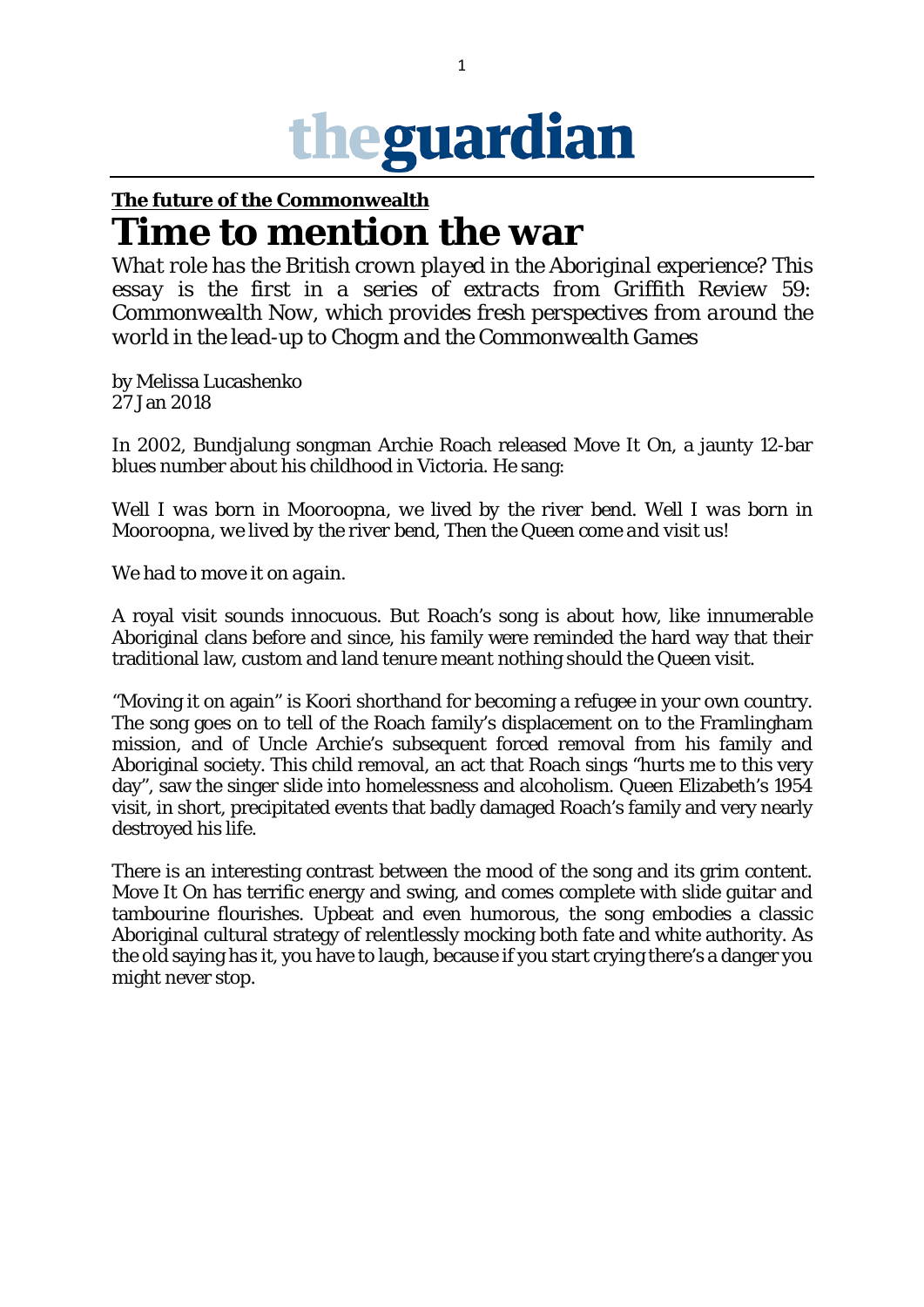

*Queen Elizabeth II And Prince Philip in Townsville during their 1954 royal tour. Photograph: Paul Popper/Popperfoto/Popperfoto/Getty Images*

**A**boriginal people's experiences with the British crown predate 1954 by a long way, of course, and range from the genocidal to the mundane. On Bundjalung land in northern New South Wales, immediately south of where the 2018 Commonwealth Games will be held on the Gold Coast, a trickle of escaped convicts, sailors and cedar-cutters invaded prior to the so-called opening up of lands by government decree. These early Europeans were opportunists and sometimes killers, operating on the frontier where Aboriginal law ruled black lives and the crown still had no meaningful presence.

For all of Lieutenant Cook's 1770 declaration of British sovereignty, nobody had thought to tell Bundjalung lawmakers that their authority had summarily ceased and that they were now British subjects. Six decades later, when Europeans arrived in earnest, the Bundjalung were more than prepared to defend their territory and sovereignty. Following the Robertson Land Act of 1861, the invasion gained pace. Aboriginal land became increasingly valuable in the eyes of squatters, and the rivers of northern New South Wales ran red with native blood.

The invasion of the mid 19th century achieved its ends. Known Bundjalung massacres occurred at Wardell, at the Broadwater, at Seven Mile Beach, at Whites Beach, at Black Head, at South Ballina, at The Pass near Byron Bay, at Kingscliff, at Mount Witherin and at Mudgeeraba (which means "place of lies", following an invitation to feast on poisoned flour). There were likely other massacres that went unrecorded.

When violence wiped out initial Aboriginal resistance, a minority of surviving Bundjalung men and youths were press-ganged and used as shock troops under white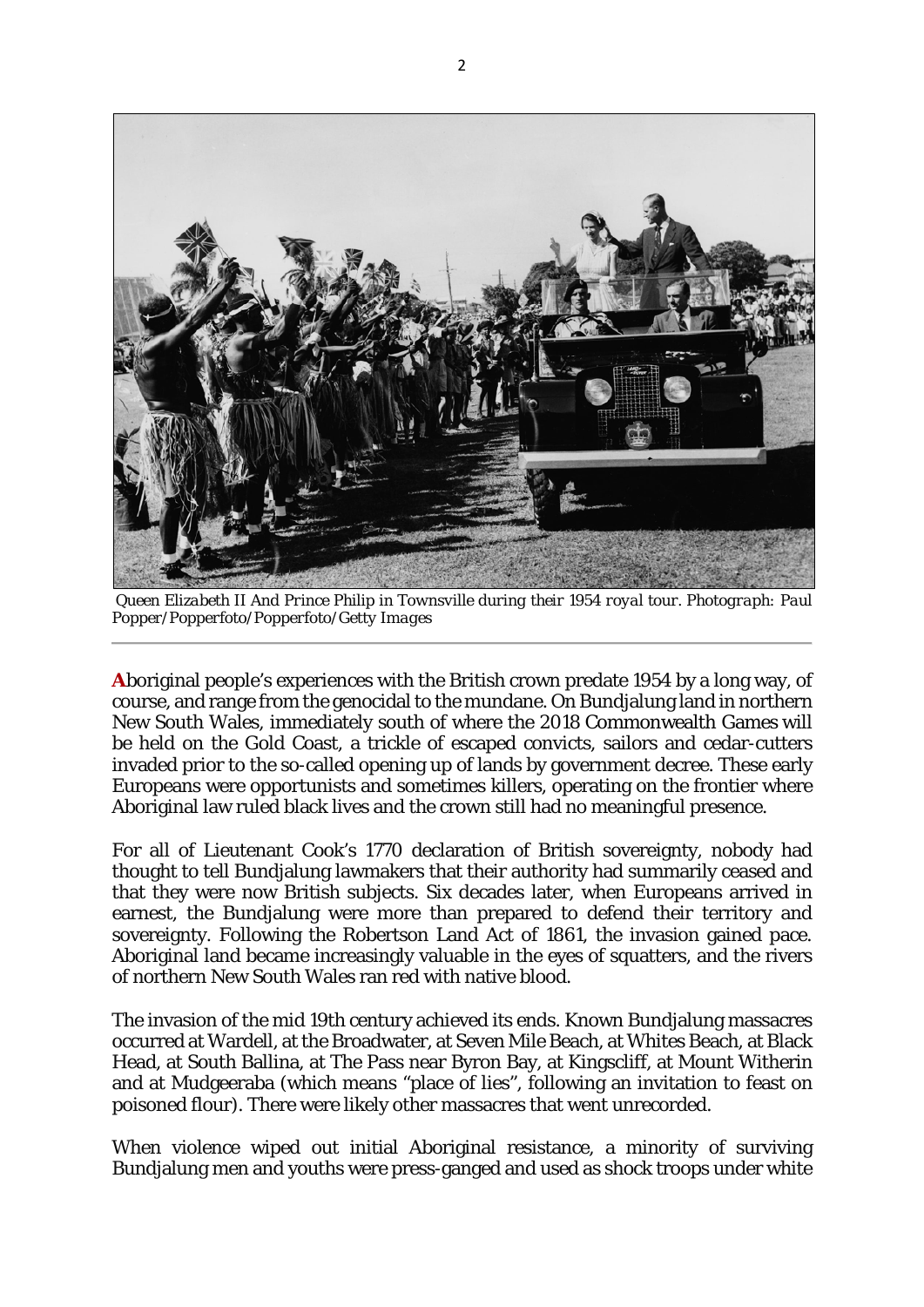officers, killing other Aboriginal people in the service of the crown as the frontier shifted further north. Some escaped, fleeing south for months until they climbed a gum tree, saw the distinctive shape of Wollumbin (Mount Warning) and knew they were home.

The vast majority of Bundjalung never left the "many rivers" region, though, remaining on their ancestral country, where their descendants live today. Regardless of particular family histories, the incursions under the protection of the British monarch have never been forgotten. As Aunty Lois Cook, Bundjalung elder and oral historian, says of the massacres:

*Occasionally we can put up a plaque – but hardly anyone knows that they're there, or what happened to them … It's like the soldiers who went to Gallipoli and perished … those beaches are sacred … and so should these places be to everyone. They are to us.*

To non-Aboriginal people, all this might seem distant, and nothing to do with the Commonwealth. To Aboriginal people, whose oral histories are treasured, it does not. With few exceptions, events of the frontier still shape Aboriginal attitudes towards mainstream society and its institutions. History might be written by the winners, but the past is recalled and discussed and analysed by the other side too, for whom it is barely past at all.

Aboriginal thinking about the Queen and the Commonwealth today is still seen on a continuum from first contact, just as an increasing number of white Australians trace their national identity back to a battle that happened on a beach on the other side of the world in 1915. If Aboriginal Australia had a motto about our shared past it might be: Do Mention The War.

**F**amously, the first Aboriginal person to meet a British monarch was the Sydney man Bennelong, who was either an early Aboriginal diplomat or a lackey of governor Phillip, depending on your perspective. Other prominent Aboriginal figures across colonial Australia normally stayed home, but some allowed themselves to be incorporated into the invading society through accepting European-bestowed titles – Queen Polly, King George – and the wearing of metal breastplates denoting their status.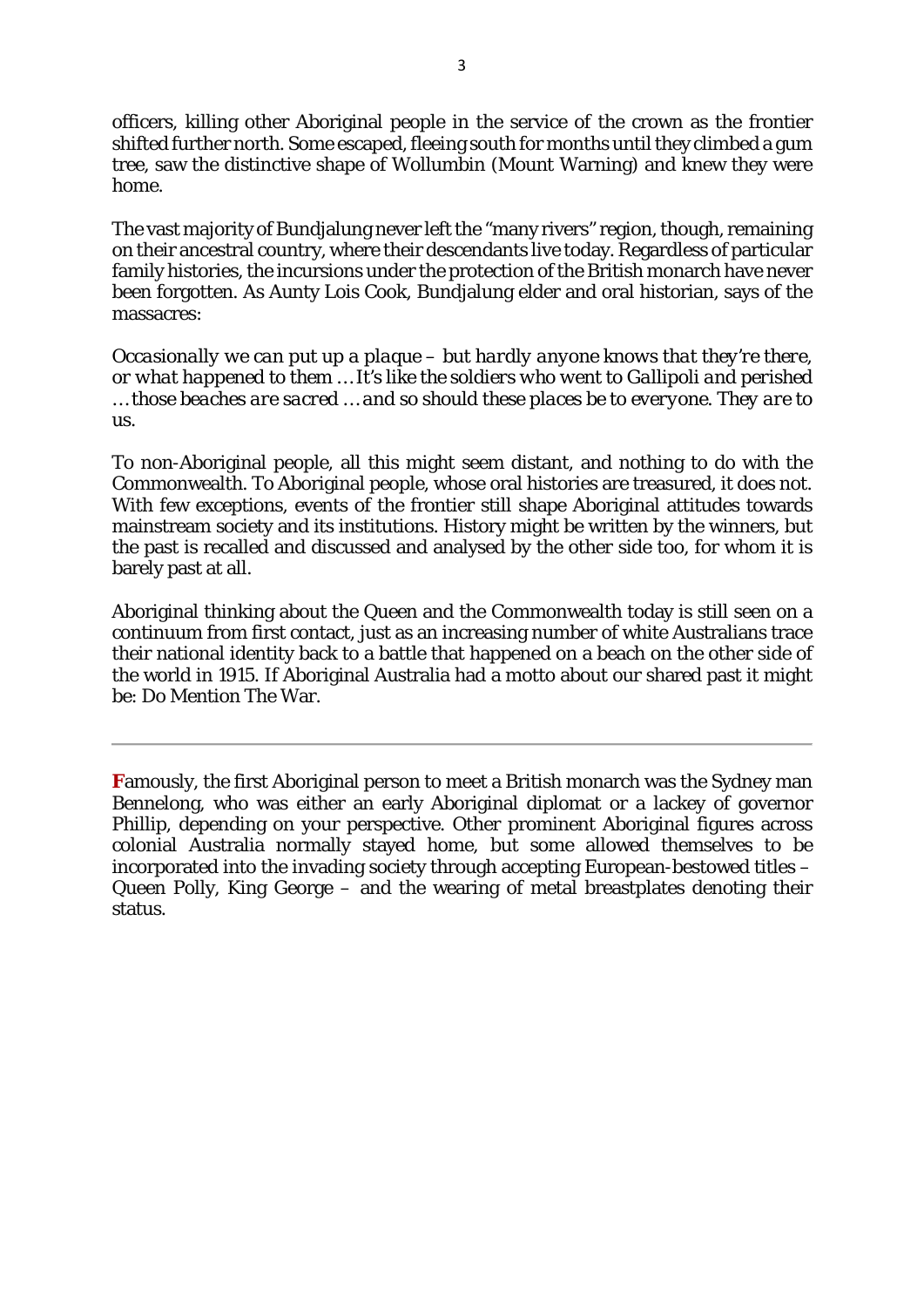

*Bennelong was the first to meet a British monarch Photograph: Alamy Stock Photo*

Aboriginal governing structures are flat, not hierarchical, and it's hard to think of a more alien concept to classical Aboriginal culture than that of a monarch (although capitalist comes close). Still, in the turbulence and horror of the frontier and its aftermath, it's hard to blame anyone for wanting to safeguard their life and the lives of their countrymen by becoming a king or queen in white eyes. For many, the choice may have been that or be killed, or removed to the ignominy of a mission.

One such Aboriginal king was Bilin Bilin ("many parrots"), a Yugambeh leader from south-east Queensland. Born in the early 1800s, Bilin Bilin lived his life strategically, outwardly compliant but resistant in subtle ways. He had several names; in adulthood, Bilin Bilin wore a breastplate proclaiming him King Jackey of the Logan and Pimpama, and from all accounts believed in its message, that he had been recognised as an authority figure in his own land. He is reputed to have been a keen negotiator, who in a fascinating inversion charged the local Lutheran missionary several shillings a week to preach religion to the tribe. Wages were demanded and at times received by his clan.

The tribe cleared 10 acres (4ha) of land at the rate of £1 per acre. Surveyor Roberts had to plead for additional funding because he had to pay our people to "hump" his supplies over Tamborine Mountain.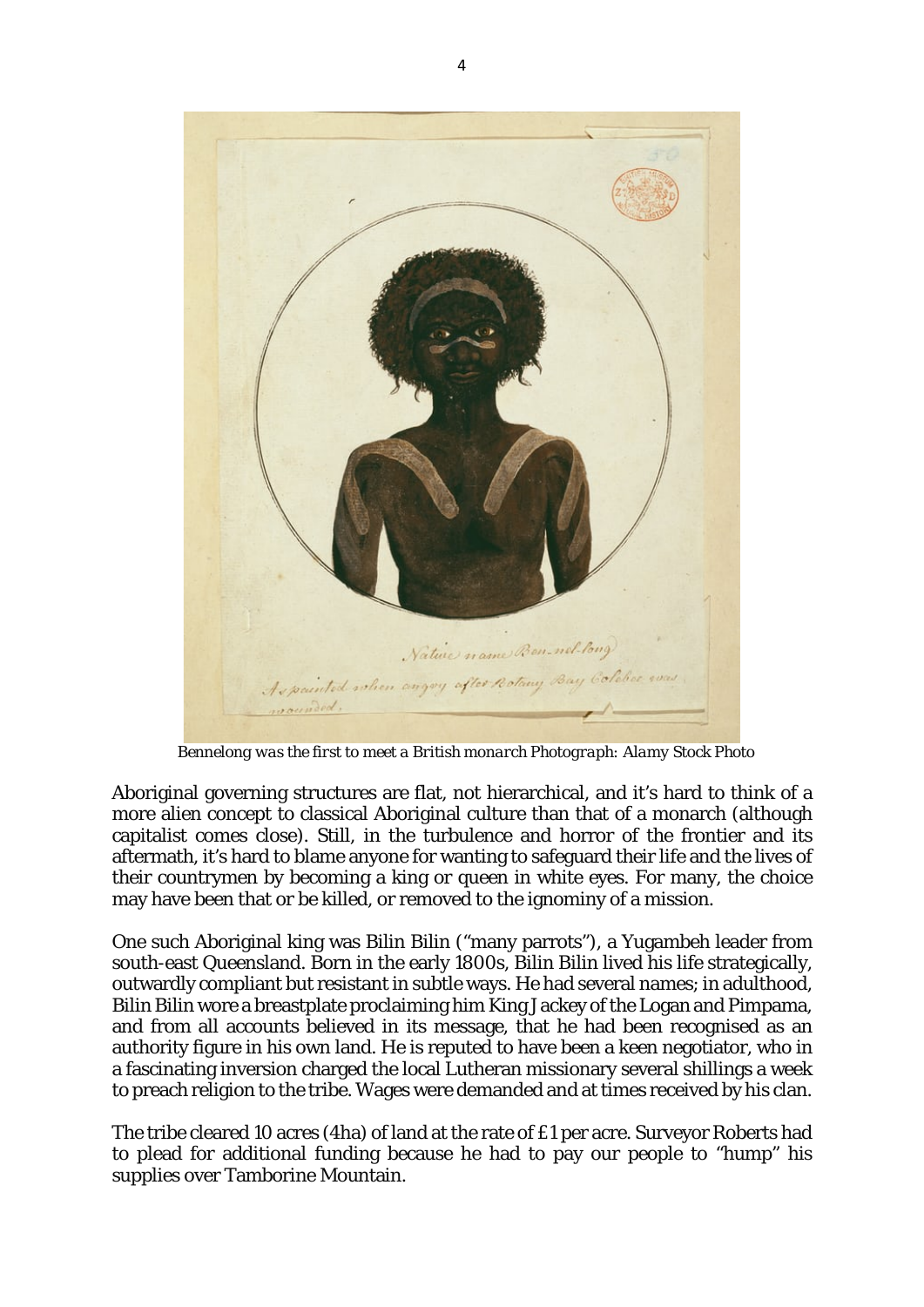No incarceration for Bilin Bilin then, but rather a set of difficult relationships negotiated from a position of nominal sovereignty. In truth, the relationship was far from equal. Bilin Bilin's daughter, Emily, taught school to children within the orbit of the German mission at Bethania on the northern end of the Gold Coast, but poverty and dispossession were nevertheless very real, even for Aboriginal royalty. As J Holzheimer remembered in 1922:

*Although some of the more intelligent often and emphatically challenged the white man's right to encroach on their lands and destroy their forests, and with them, their means of livelihood, we were never molested by them other than by begging.*

Bilin Bilin never visited King George III. Exactly like that reclusive English king, during his life he travelled no further than about 100 miles (160km) from the epicentre of his lands – but he lived long, had at least three wives and left many descendants. These descendants have written of Bilin Bilin as a man who survived the invasion and stayed relatively free, when scores of other Aboriginal people were being killed or displaced. As JG Steele puts it in Aboriginal Pathways(UQP, 1983):

*Bilin Bilin moved about in his own country, set up strategies to protect his family, negotiated work contracts and refused to pay to travel on the new train, which by 1887 was traversing his country. He officiated at ceremonies, presided at burials and kept such 'sacred' locations a secret … When Bilin Bilin considered that his life's work was done … he 'sat' down at the Deebing Creek Industrial Mission with members of his extended family group … he and his friend Billy were too old to travel and Mr Meston had at last caught them to go to Deebing.*

As an old man, Bilin Bilin finally succumbed to pressure from white officialdom and went to live on the mission near Ipswich. Photographs show him with white hair, seated among a group of other Aboriginal inmates, still wearing his kingplate. Bilin Bilin died in 1901, and is buried on a mountainside in his own country – a country where Yugambeh people today are once again learning to speak his tongue in the schools and homes of Logan and the Gold Coast.

**M**ainstream Australian attitudes to the royal family and the British monarchy have softened since the republic referendum in 1999. Australians are now about evenly divided between those who are happy to keep the Queen as head of state and those who would prefer to ditch the monarchy for an independent republic. But what about First Nations people?

There are no available statistics on Aboriginal attitudes to either the Commonwealth or to First Nations sovereignty. The Aboriginal response to the Recognise campaign to include Aboriginal people in the Australian constitution – lukewarm, for the most part – gives some indication of likely attitudes. The Aboriginal social media site IndigenousX polled readers in 2017 and discovered that more than half were hostile to constitutional inclusion. The Uluru statement from the heart on Aboriginal affairs was issued by a majority of 250 Aboriginal delegates later the same year, and argued for a two-pronged approach – an Indigenous voice or advisory body enshrined in the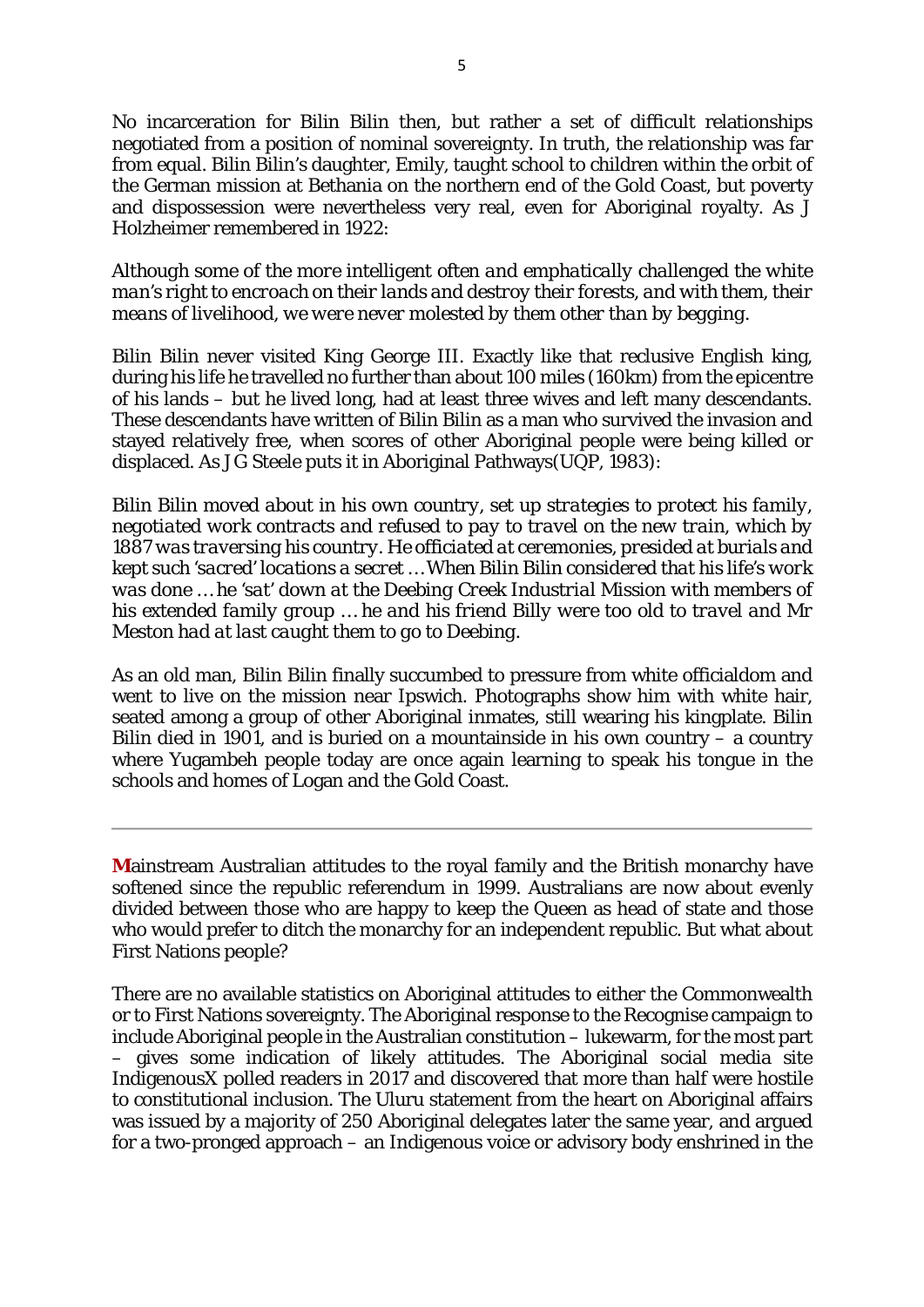Australian constitution and a treaty commission to look at agreement-making between Indigenous people and the Australian government.

Both these suggestions imply that Aboriginal people see themselves as not only effectively distinct from the Australian populace, but also ill-served by its mainstream institutions. The most cursory glance at Indigenous health, housing, education or incarceration statistics tells us that both of these things are true. Yet seeking a voice in the Australian parliament surely implies some acceptance of Australian, not Aboriginal, sovereignty, while treaty-making, at least to lay people, implies the opposite. (As prime minister John Howard argued in the 90s, a nation can't make a treaty with itself). What's going on?

In the century following Bennelong and Bilin Bilin, Aboriginal responses to the British empire, the Commonwealth and our own sovereignty have been complicated by the processes of forced assimilation and accommodation. There is no "one" Aboriginal response to anything, far less to an institution that represents the dispossession which began in 1770 and is still not settled. Given the brutality of contact history, though, and the myriad injustices that followed, it's fair to say that Aboriginal fans of the Commonwealth are not thick on the ground.

It's widely seen as a given among First Nations that only the most brazen of hypocrites would invade someone else's country, exterminate a lot of the inhabitants, try to culturally annihilate the rest and then extend the hand of "friendship" in the form of political inclusion. Opinion divides, though, on how much responsibility the crown should bear, and how much lies with the colonial society that did the invading and exterminating.

**A** straw poll of Aboriginal friends and family revealed general scepticism about the concept of Commonwealth. Some replies were unprintable and some hostile – "Liars" – but just as many were indifferent. "I don't think about the Commonwealth at all." Or: "It's irrelevant."

In mid September 2017, the Brisbane Aboriginal radio station 98.9 FM's afternoon news bulletin reported a proposed state memorial for the late Aboriginal musician, Dr G Yunupingu. The Queen, announced the young Aboriginal presenter, had sent official condolences upon hearing of the death of Dr Yunupingu. The royal message, the reporter went on to say with no apparent irony, had been sent from "Birmingham Palace".

Despite the general hostility or indifference, though, some Aboriginal people alive today do "like the Queen". Some have even sipped tea with her. At 90, Pat O'Connor, who refuses the Aboriginal honorific "Aunty", still lives at home in a modest timber house set back from the road on a couple of quiet Brisbane acres. Driving in, I discover a large flag adorning the porch – but it is the Australian flag on display, not the red, black and yellow you might expect an Aboriginal elder to fly. This is only the second Aboriginal home where I've seen the Australian flag so prominent.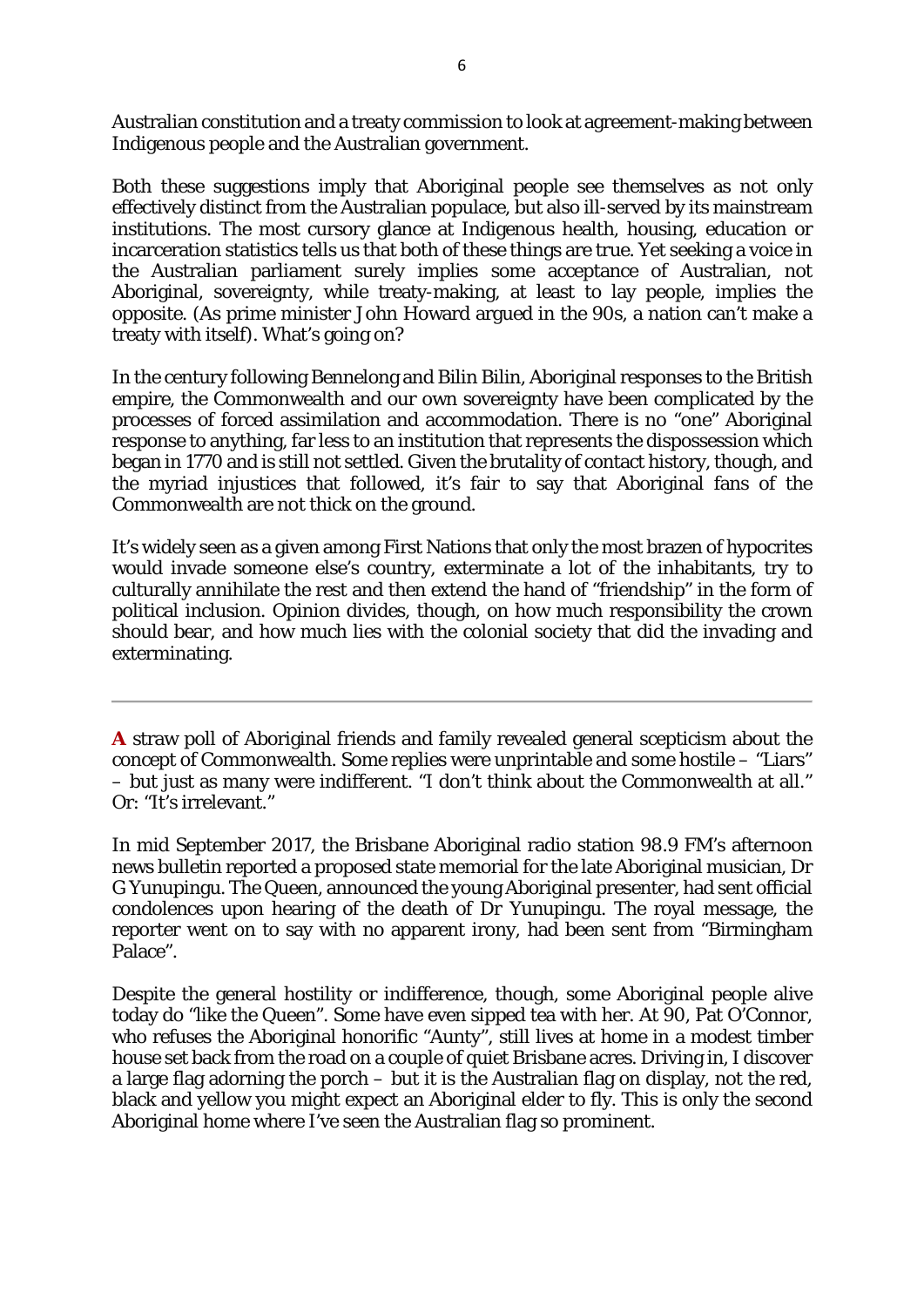

*The Aboriginal flag flies over the federal parliament Photograph: Mike Bowers for the Guardian*

Over coffee I probe Pat – small and frail, but bright with energy despite her great age – about her views on the Commonwealth. She is uniquely placed to answer: Pat is one of two Gold Coast Aboriginal elders who recently flew to Buckingham Palace to meet the monarch in the lead-up to the 2018 Commonwealth Games. She and Uncle Ted Williams, a relative, took with them an artefact carved by a Mununjali Yugambeh artist, symbolic of welcome to the other indigenous people of the Commonwealth to her Yugambeh country and to the Games themselves. It was a visit interpreted by some in the Brisbane Aboriginal community as a meeting between sovereigns, though it seems doubtful that the elders themselves viewed it that way. (Ted Williams describes himself as "a very proud member of the Commonwealth family" and speaks of "reconciliation being seen to be done".)

At her kitchen table, Pat tells me that being in the presence of the Queen "felt like meeting an old friend, or maybe my older sister". What would her elders have thought of this event?

*My aunt would have been thrilled, she would have told me to curtsy! Granny though – well, let's say Granny would have been respectful of the Queen. We lived very different lives to the people on the missions. Granny got the old age pension, and mayor Joe Proud used to send a car to pick her up to vote in the 1930s. Mind you, Granny certainly wasn't too impressed with all these white people turning up and taking all the best land.*

Old friend or not, the royal encounter was a very formal occasion: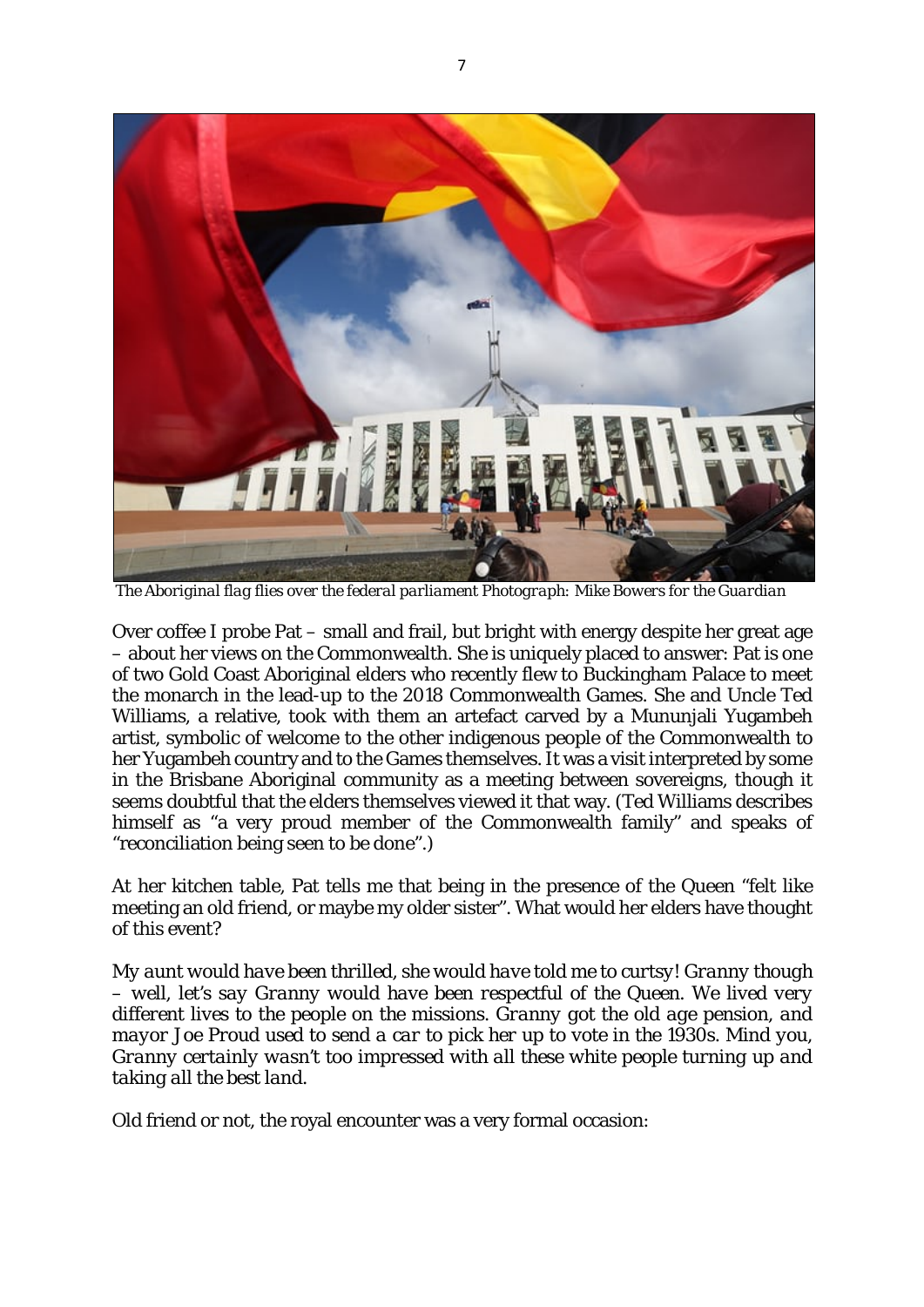*We had three minutes for this, 90 seconds for that. And you're told not to engage in much conversation, it's all very strictly controlled. We had a cup of tea first, [Gold Coast Commonwealth Games chairman] Peter Beattie was there and Prince Philip. We chatted about the artefact. Then the Queen came in and Ted had 90 seconds to say what he had to say. I was told I couldn't talk too much. My older sister used to do that, too, tell me to be quiet.*

I ask Pat what she would have said, growing up in Southport, if someone had told her she would one day meet the Queen in London. Pat laughs at me. Royalty was only dreamed about in an era when England was six weeks away by boat. A journey then between the Gold Coast hinterland towns of Beaudesert and Boonah – half an hour by car today – meant leaving in a buggy while the roosters were crowing and arriving as night fell. England was as far away as Mars.

There was discrimination in her childhood – "ropes in the cinemas at Beaudesert and Southport, separating us from the white people". Her older, darker sister wasn't allowed to swim in the public pool at Mount Gravatt. And at a time when all Queensland Aborigines were technically state wards:

*We were aware of the risks of being taken. We'd see the cops driving down the street and Mum was always worrying. 'I wish Theresa would send those kids to school.' At that time lot of white professionals from Brisbane had holiday houses on the coast. They'd turn up for a weekend and have an Aboriginal servant with them, you know, a girl from Cherbourg or somewhere, and so of course they'd come to our house and just dump the Aboriginal girl with us to mind. No asking, they'd just arrive. Mum got quite fed up with that.*

Nevertheless, her Aboriginal family felt very much a part of the wider community:

*But Cyril Williams would coach sport, you know, and my parents would do volunteer work. We felt very Australian. And everything at that time turned back to England. As kids, England was where the King lived, there were connections with the war, with loyalty. We saw ourselves as British citizens, oh yes.*

Probed about Aboriginal sovereignty and the historic theft of land, Pat reflects that "we had a very elementary view of history, growing up", and that her family always saw governor Arthur Phillip, not the King, as responsible for the ills of history. They grew up regarding the royal family as "figureheads, not the real power".

Like some other Yugambeh people involved in the Commonwealth Games preparations, Pat sees herself as a willing host to the 71 nations that will visit her ancestral lands. Her job as a responsible elder is to welcome the visitors and ensure their safety while on her country.

Not everyone welcomes the Queen and her envoys though. There will be protests against the games, I remind her, by more radical Aboriginal groups who have sought formal permission from the Yugambeh traditional owners to proceed, offering red ochre as a sign of good faith. Some of those intending to protest have burned the very same flag that hangs so prominently outside her front door. Pat tells me that she worries about young people who believe they have to seek vengeance for past wrongs.